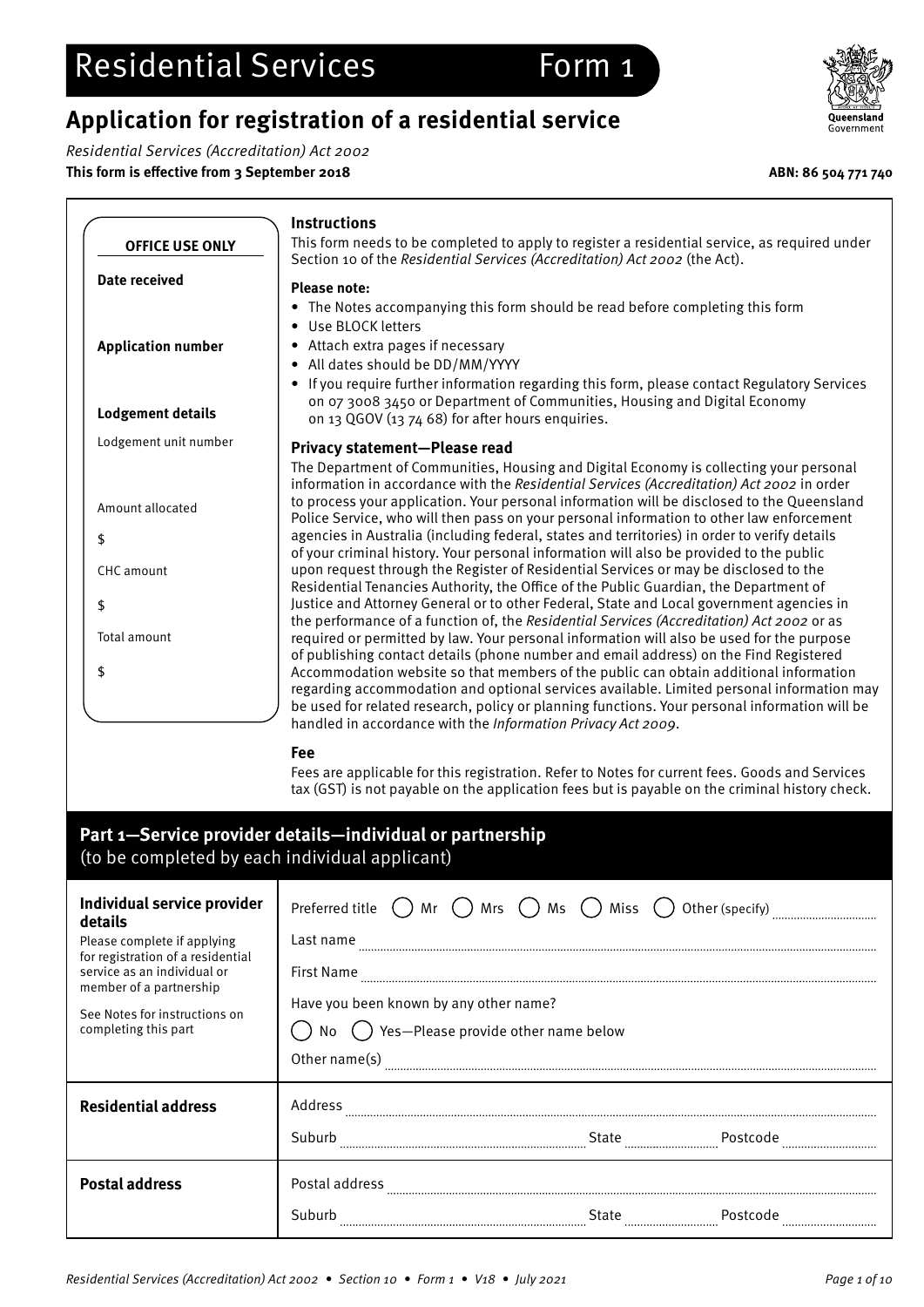| Part 1-Service provider details-individual or partnership continued                                                                                                                                                                                                                                                                                                                        |                                                                                                                                                                                                                                                                                                                                                                                                                                                                                                                                                                                                                                                                                                                                                                                                                      |
|--------------------------------------------------------------------------------------------------------------------------------------------------------------------------------------------------------------------------------------------------------------------------------------------------------------------------------------------------------------------------------------------|----------------------------------------------------------------------------------------------------------------------------------------------------------------------------------------------------------------------------------------------------------------------------------------------------------------------------------------------------------------------------------------------------------------------------------------------------------------------------------------------------------------------------------------------------------------------------------------------------------------------------------------------------------------------------------------------------------------------------------------------------------------------------------------------------------------------|
| <b>Place of birth</b><br>and date of birth                                                                                                                                                                                                                                                                                                                                                 | Place of birth (town, state and country)<br>(Please supply a certified copy of your birth certificate, birth extract, passport or driver licence.)<br>See notes for details on who can certify documents.                                                                                                                                                                                                                                                                                                                                                                                                                                                                                                                                                                                                            |
| <b>Contact details</b>                                                                                                                                                                                                                                                                                                                                                                     | $\textbf{Phone (home)} \textcolor{red}{}\textcolor{blue}{}\textcolor{blue}{}\textcolor{blue}{}\textcolor{blue}{}\textcolor{blue}{}\textcolor{blue}{}\textcolor{blue}{}\textcolor{blue}{}\textcolor{blue}{}\textcolor{blue}{}\textcolor{blue}{}\textcolor{blue}{}\textcolor{blue}{}\textcolor{blue}{}\textcolor{blue}{}\textcolor{blue}{}\textcolor{blue}{}\textcolor{blue}{}\textcolor{blue}{}\textcolor{blue}{}\textcolor{blue}{}\textcolor{blue}{}\textcolor{blue}{}\textcolor{blue}{}\textcolor{blue}{}\textcolor{blue}{}\textcolor{blue}{}\textcolor{blue}{}\textcolor{blue}{}\textcolor{blue}{}\textcolor{blue}{}\textcolor{blue}{}\textcolor{blue}{}\textcolor{blue}{}\text$<br>Email<br>Preferred contact method     Phone     Fax     Mobile     Email  <br>Mail                                             |
| <b>Suitability</b><br>Disclosure of previous<br>convictions does not<br>automatically disqualify<br>you from being involved<br>in the operation of a<br>residential service.<br>However, ongoing failure<br>to disclose convictions may<br>result in service registration<br>being cancelled.<br>A criminal history check will be<br>conducted in accordance with<br>the Act.<br>Sign here | Do you have any convictions less than five years old?<br>()No ()Yes-Please attach details<br>Do you have any convictions greater than five years old where the sentence imposed<br>was 30 months imprisonment or greater?<br>No () Yes—Please attach details<br>Have you ever been bankrupt or had your estate assigned for the benefit of your creditors?<br>◯ ) No ( )Yes—Please attach details<br>Have you ever had an application refused or cancelled under the Residential Services<br>(Accreditation) Act 2002 or similar Act of any state, territory or country?<br>( ) No ( ) Yes—Please attach details<br>I have checked the answers I have given in this part and state that they, and the additional<br>documents provided, are true and correct in every detail.<br>Signature<br>Date<br>DD / MM / YYYY |
| Part 2-Service provider details-Corporation                                                                                                                                                                                                                                                                                                                                                |                                                                                                                                                                                                                                                                                                                                                                                                                                                                                                                                                                                                                                                                                                                                                                                                                      |
| Please complete if applying<br>for registration of a residential<br>service as a corporation.                                                                                                                                                                                                                                                                                              | ACN (Australian Company Number) [11] and/or match of the and/or                                                                                                                                                                                                                                                                                                                                                                                                                                                                                                                                                                                                                                                                                                                                                      |
| <b>Corporate registered</b><br>office address<br>Note: a post office box address<br>is not acceptable.                                                                                                                                                                                                                                                                                     |                                                                                                                                                                                                                                                                                                                                                                                                                                                                                                                                                                                                                                                                                                                                                                                                                      |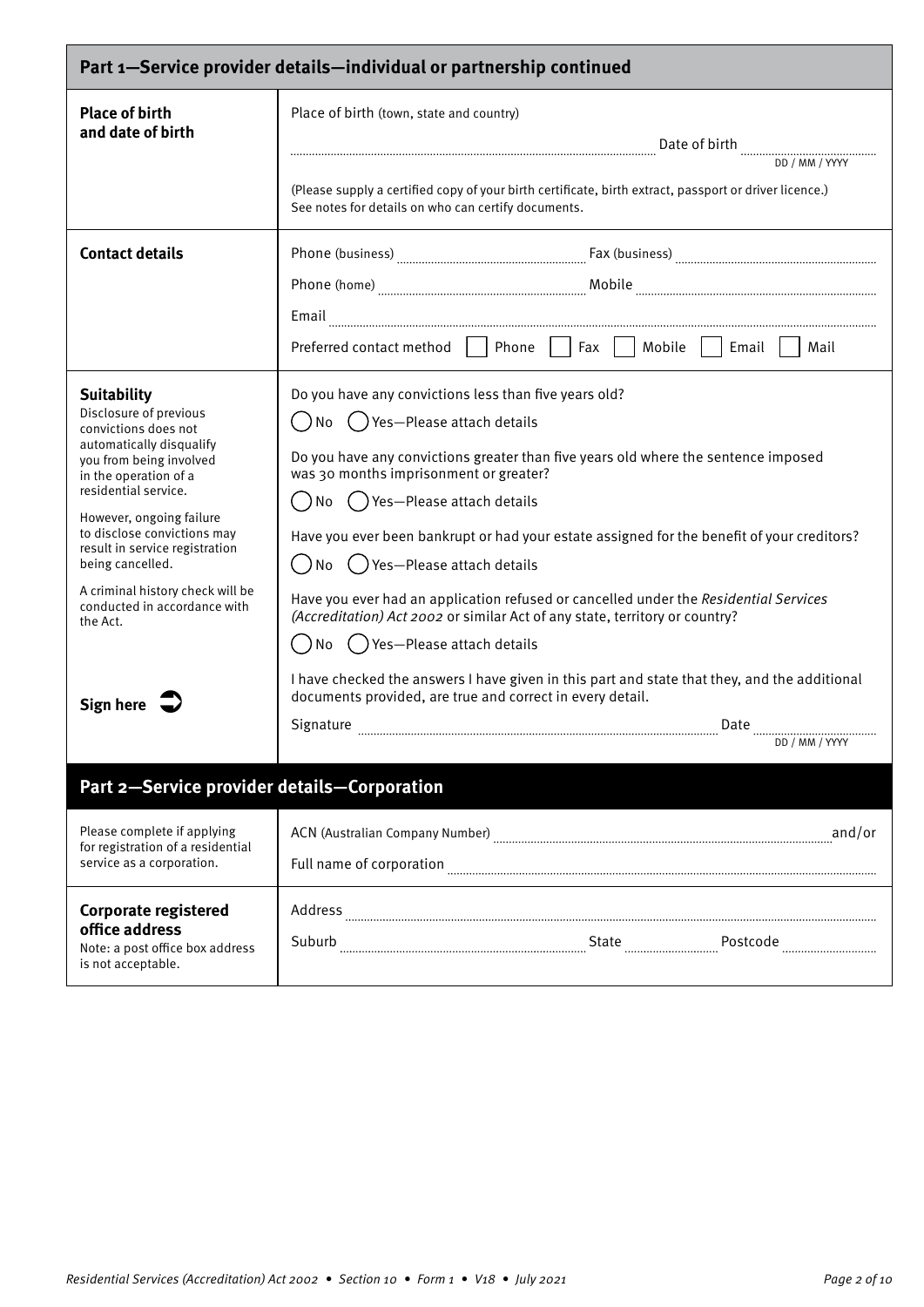| Part 2-Service provider details-Corporation continued                                                                                          |                                                                                                                                                                                                                                                                                                                                                                                                                                                                                                                                                                                                                                                                                                                                                                                                                                                                                                                                                                                                                                                  |
|------------------------------------------------------------------------------------------------------------------------------------------------|--------------------------------------------------------------------------------------------------------------------------------------------------------------------------------------------------------------------------------------------------------------------------------------------------------------------------------------------------------------------------------------------------------------------------------------------------------------------------------------------------------------------------------------------------------------------------------------------------------------------------------------------------------------------------------------------------------------------------------------------------------------------------------------------------------------------------------------------------------------------------------------------------------------------------------------------------------------------------------------------------------------------------------------------------|
| <b>Nominated director</b><br>Director nominated as main<br>contact                                                                             | Preferred title $\bigcirc$ Mr $\bigcirc$ Mrs $\bigcirc$ Ms $\bigcirc$ Miss $\bigcirc$ Other (specify) $\ldots$ $\ldots$ $\ldots$ $\ldots$ $\ldots$<br>$\textbf{Residential address} \label{def:residual} \begin{minipage}[c]{0.9\linewidth} \textbf{Residential address} \end{minipage}$<br>$\textbf{Phone (home)} \textcolor{red}{}\textcolor{blue}{}\textcolor{blue}{}\textcolor{blue}{}\textcolor{blue}{}\textcolor{blue}{}\textcolor{blue}{}\textcolor{blue}{}\textcolor{blue}{}\textcolor{blue}{}\textcolor{blue}{}\textcolor{blue}{}\textcolor{blue}{}\textcolor{blue}{}\textcolor{blue}{}\textcolor{blue}{}\textcolor{blue}{}\textcolor{blue}{}\textcolor{blue}{}\textcolor{blue}{}\textcolor{blue}{}\textcolor{blue}{}\textcolor{blue}{}\textcolor{blue}{}\textcolor{blue}{}\textcolor{blue}{}\textcolor{blue}{}\textcolor{blue}{}\textcolor{blue}{}\textcolor{blue}{}\textcolor{blue}{}\textcolor{blue}{}\textcolor{blue}{}\textcolor{blue}{}\textcolor{blue}{}\text$<br>Preferred contact method   Phone   Fax   Mobile   Email   Mail |
| <b>Suitability</b>                                                                                                                             | Has the company executed a deed of company arrangement under the Corporations Act 2001<br>(Cth) that has not yet terminated?<br>( ) No ( )Yes—Please attach details<br>Is the company subject to a winding up (whether voluntarily or under a court order under the<br>Corporations Act 2001 (Cth)?<br>()No ()Yes-Please attach details<br>Has the company been the subject of an appointment of an administrator, liquidator,<br>receiver or receiver and manager under the Corporations Act 2001 (Cth)?<br>()No ()Yes-Please attach details<br>Has the company ever had an application refused or cancelled under the Residential Services<br>(Accreditation) Act 2002 or similar Act of any state, territory or country.<br>No () Yes—Please attach details                                                                                                                                                                                                                                                                                   |
|                                                                                                                                                | Part 3-Associate details (to be completed by each Associate)                                                                                                                                                                                                                                                                                                                                                                                                                                                                                                                                                                                                                                                                                                                                                                                                                                                                                                                                                                                     |
| <b>Associate details</b><br>Please copy and complete<br>for each associate.<br>Please refer to the Notes<br>for the definition of 'Associate'. | Preferred title $\bigcirc$ Mr $\bigcirc$ Mrs $\bigcirc$ Ms $\bigcirc$ Miss $\bigcirc$ Other (specify) $\ldots$<br>Last name<br>Have you been known by any other name?<br>$($ ) No $($ ) Yes-Please provide other name below<br>Are you, or have you been registered as a service provider and or associate for any other<br>residential services in Queensland or interstate?<br>( ) No ( ) Yes—Please provide other name below                                                                                                                                                                                                                                                                                                                                                                                                                                                                                                                                                                                                                  |
| <b>Residential address</b><br>of associate                                                                                                     |                                                                                                                                                                                                                                                                                                                                                                                                                                                                                                                                                                                                                                                                                                                                                                                                                                                                                                                                                                                                                                                  |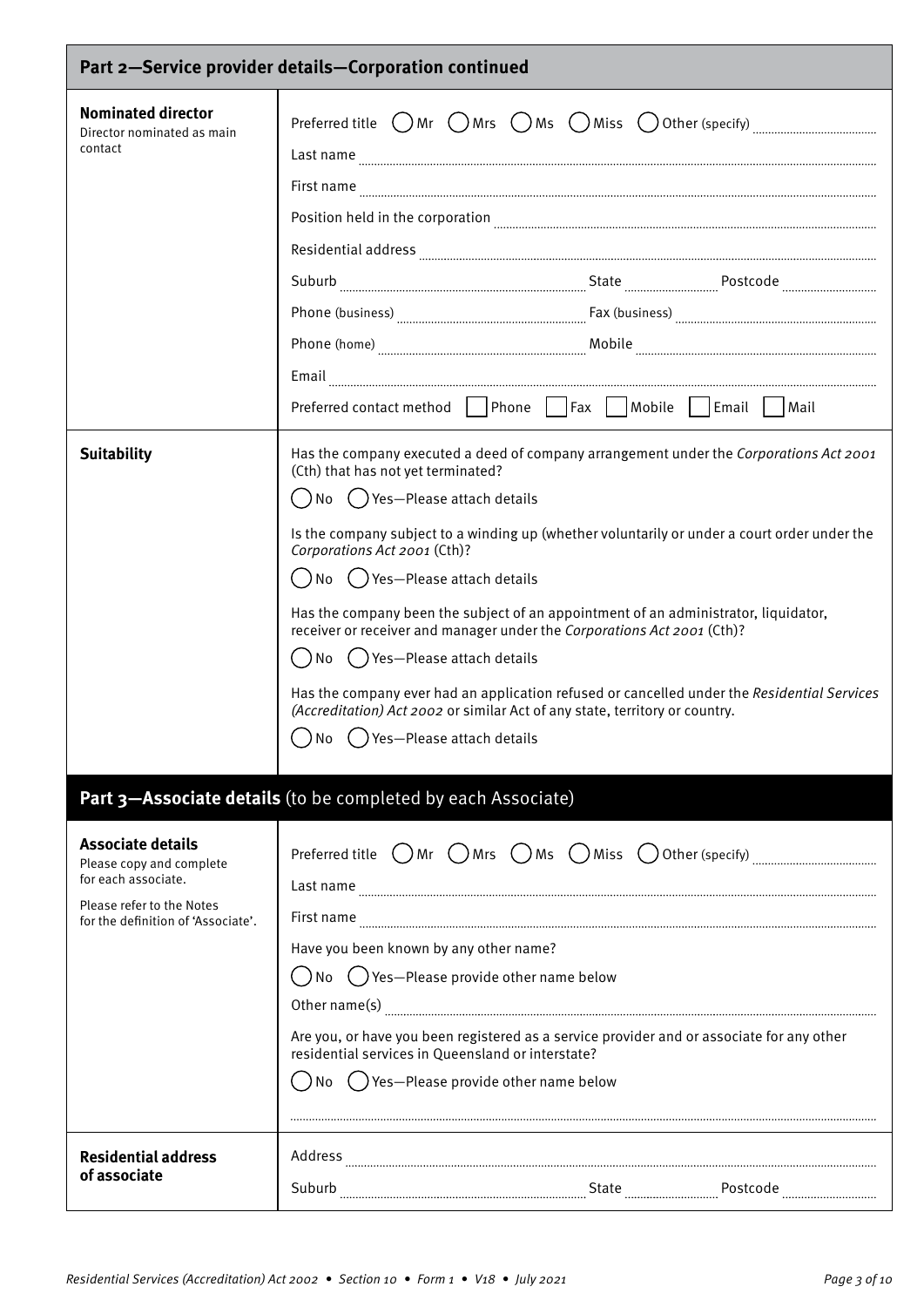| Part 3-Associate details continued                                                                                                                                                                                                                                                                                                                                                                 |                                                                                                                                                                                                                                                                                                                                                                                                                                                                                                                                                                                                                                                                                                                                                                                                                                                                                                                                                                                                         |
|----------------------------------------------------------------------------------------------------------------------------------------------------------------------------------------------------------------------------------------------------------------------------------------------------------------------------------------------------------------------------------------------------|---------------------------------------------------------------------------------------------------------------------------------------------------------------------------------------------------------------------------------------------------------------------------------------------------------------------------------------------------------------------------------------------------------------------------------------------------------------------------------------------------------------------------------------------------------------------------------------------------------------------------------------------------------------------------------------------------------------------------------------------------------------------------------------------------------------------------------------------------------------------------------------------------------------------------------------------------------------------------------------------------------|
| <b>Postal address</b><br>Enter 'as above' if the same as<br>residential address of associate                                                                                                                                                                                                                                                                                                       |                                                                                                                                                                                                                                                                                                                                                                                                                                                                                                                                                                                                                                                                                                                                                                                                                                                                                                                                                                                                         |
| <b>Place of birth and date</b><br>of birth of associate                                                                                                                                                                                                                                                                                                                                            | Place of birth (town, state and country)<br>(Please supply a certified copy of your birth certificate, birth extract, passport or driver licence.)<br>See notes for details on who can certify documents.                                                                                                                                                                                                                                                                                                                                                                                                                                                                                                                                                                                                                                                                                                                                                                                               |
| <b>Suitability</b><br>Disclosure of previous<br>convictions does not<br>automatically disqualify<br>you from being involved<br>in the operation of a<br>residential service.<br>However, ongoing failure<br>to disclose convictions may<br>result in service accreditation<br>being cancelled.<br>A criminal history check will be<br>conducted in accordance with<br>the Act.<br><b>Sign here</b> | Do you have any convictions less than five years old?<br>No () Yes—Please attach details<br>Do you have any convictions greater than five years old where the sentence imposed was<br>30 months imprisonment or greater?<br>No () Yes-Please attach details<br>Have you ever been bankrupt or taken advantage of a law about bankrupt or insolvent<br>debtors (as a debtor)?<br>No () Yes-Please attach details<br>Have you ever had an application refused or cancelled under the Residential Services<br>(Accreditation) Act 2002 or similar Act of any state, territory or country?<br>No () Yes-Please attach details<br>I have checked the answers I have given in this part and state that they, and the additional<br>documents provided, are true and correct in every detail. I also acknowledge that it will be<br>the ongoing responsibility of the Service Provider to maintain my correct contact details<br>(phone number and email address), with Regulatory Services.<br>DD / MM / YYYY |
| Part 4-Details of the residential service                                                                                                                                                                                                                                                                                                                                                          |                                                                                                                                                                                                                                                                                                                                                                                                                                                                                                                                                                                                                                                                                                                                                                                                                                                                                                                                                                                                         |
| <b>Particulars of the</b><br>residential service                                                                                                                                                                                                                                                                                                                                                   | How do you intend to carry on the business?<br>Sole Trader ( ) Partnership ( ) Corporation<br>Registered Business Number (BN) [67] [81] Manness Number (BN) [67] Manness Number (BN) [76] Manness Number (BN<br>Is this the business name to be used in correspondence?<br>Have you/corporation ever been registered as a Service provider<br>for any other residential service in Queensland<br>If yes, please provide details<br>Is the building: $($ ) Leased $($ )<br>Owned<br>Do you have the authority to carry out building works on the premises?<br>Yes                                                                                                                                                                                                                                                                                                                                                                                                                                        |
|                                                                                                                                                                                                                                                                                                                                                                                                    | Local Government to whom rates are paid                                                                                                                                                                                                                                                                                                                                                                                                                                                                                                                                                                                                                                                                                                                                                                                                                                                                                                                                                                 |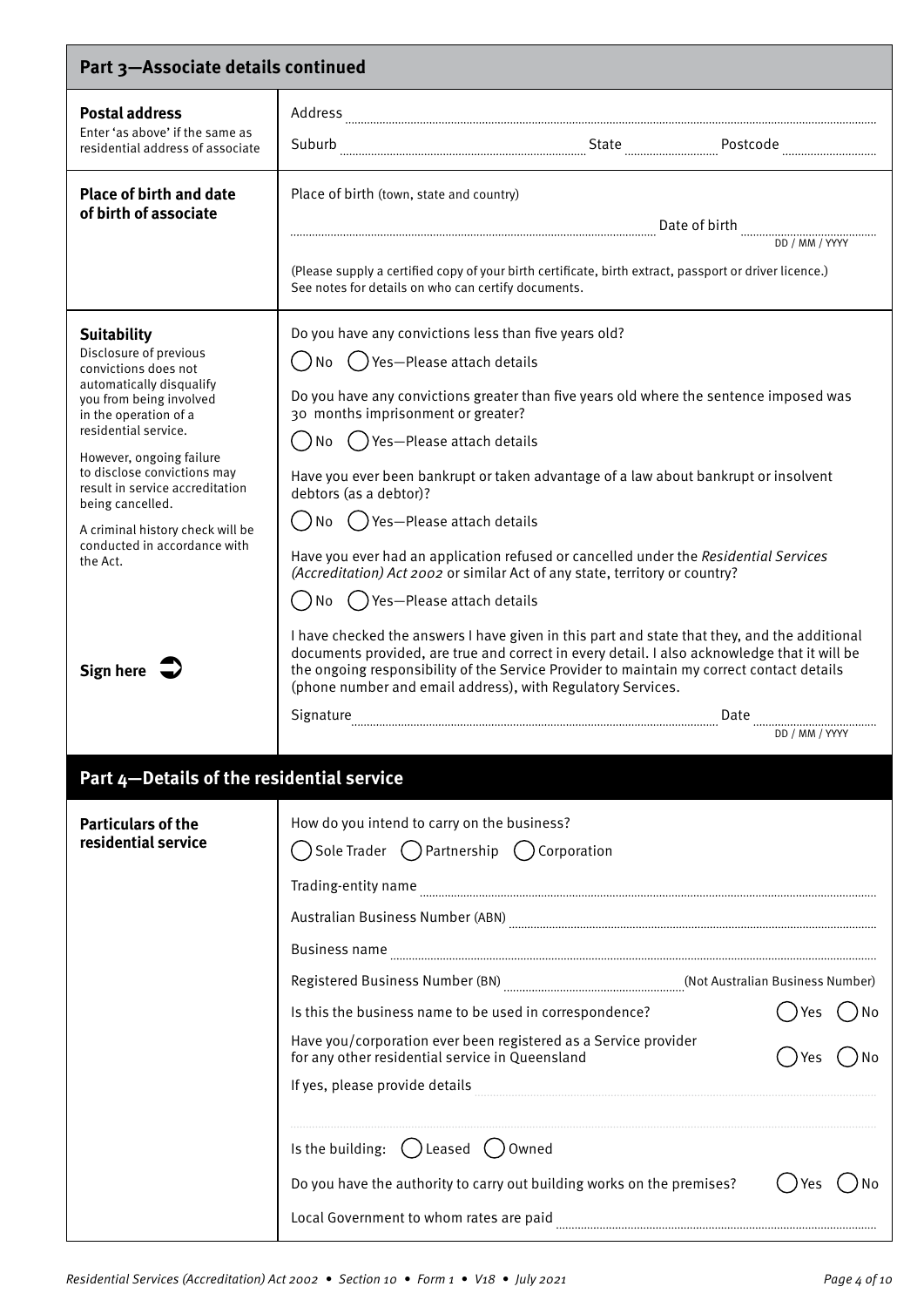| Part 5-Residential services details                                                                                                 |                                                                                                                                                                                                                                                                                                                                                                                                                                                                                                                                                                |
|-------------------------------------------------------------------------------------------------------------------------------------|----------------------------------------------------------------------------------------------------------------------------------------------------------------------------------------------------------------------------------------------------------------------------------------------------------------------------------------------------------------------------------------------------------------------------------------------------------------------------------------------------------------------------------------------------------------|
| <b>Premises details</b><br>If a residential service is<br>provided at more than one<br>premises, please submit details<br>for each. | What is the maximum number of residents who are<br>intended to be accommodated in the residential service?<br>Addresses at which the residential service will be conducted?                                                                                                                                                                                                                                                                                                                                                                                    |
|                                                                                                                                     |                                                                                                                                                                                                                                                                                                                                                                                                                                                                                                                                                                |
| <b>Management of the</b><br>residential service                                                                                     | Will there be an onsite manager/ associate? If so, please provide their details below.                                                                                                                                                                                                                                                                                                                                                                                                                                                                         |
| <b>Services offered</b>                                                                                                             | Indicate the services that will be offered<br>Accommodation<br>Food service (means a service of regularly providing meals to a resident)<br>Personal care services<br>means a service of regularly providing or arranging to provide a resident with:<br>a) help in:<br>i. bathing, toileting or another activity related to personal hygiene; or<br>ii. dressing or undressing; or<br>iii. consuming a meal; or<br>iv. meeting a mobility problem of the resident; or<br>v. taking medication; or<br>help in managing the resident's financial affairs.<br>b) |
| <b>Previous cancellations</b><br>of registration                                                                                    | Have you previously had the registration for these premises cancelled by the department?<br>()Yes<br>$( )$ No<br>If yes, how have you addressed the reasons for cancellation and/or why should the<br>residential service be registered despite the reasons for cancellation?<br>Date of refusal<br>DD / MM / YYYY                                                                                                                                                                                                                                             |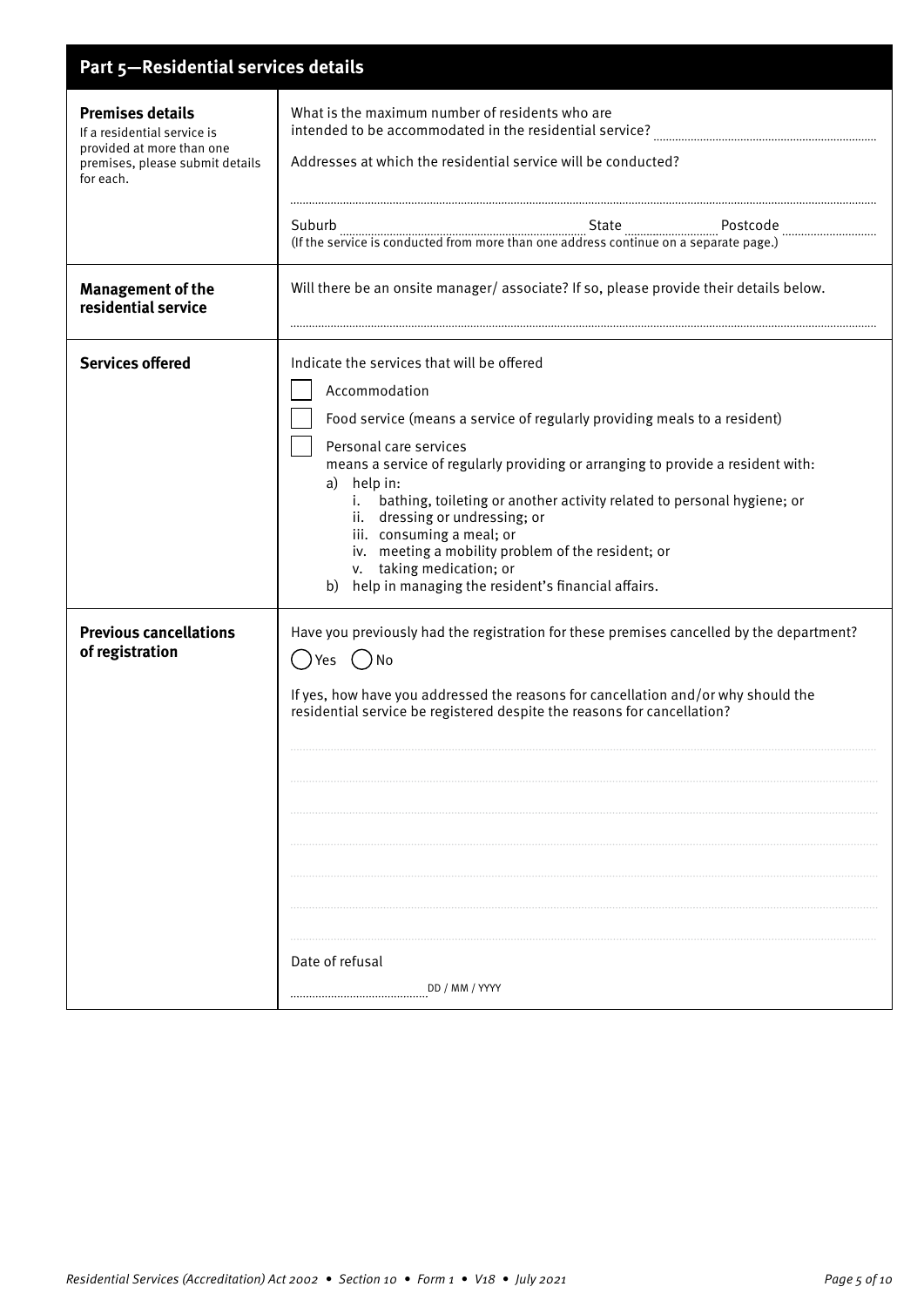## **Part 6—Criminal history check** (to be completed by each individual applicant and associate)

| <b>Criminal history check</b><br>and fee<br>Signature of all individual<br>applicants and associates<br>is required.<br>Please attach separate sheet for<br>additional signatures. | A criminal history check will be conducted on each individual applicant listed in part 1 and<br>each associate listed in Part 3. The fee for the check conducted is \$40.00 (inclusive of \$1.73\$<br>GST) and the processing of the application will not be progressed until this fee is paid.<br>Criminal history checks will be conducted in accordance with the legislation as outlined in<br>the Residential Services (Accreditation) Act 2002.<br>The application fee does not include the criminal history check fee of \$40.00 per individual applicant<br>and associate (i.e. a company with two associates will be required to pay \$80.00 being $2 \times $40.00$<br>for the criminal history checks).<br>In signing this application, I/we consent to a national criminal history check being |
|------------------------------------------------------------------------------------------------------------------------------------------------------------------------------------|-----------------------------------------------------------------------------------------------------------------------------------------------------------------------------------------------------------------------------------------------------------------------------------------------------------------------------------------------------------------------------------------------------------------------------------------------------------------------------------------------------------------------------------------------------------------------------------------------------------------------------------------------------------------------------------------------------------------------------------------------------------------------------------------------------------|
|                                                                                                                                                                                    | conducted by the Queensland Police Service (QPS) and for QPS and other Australian<br>police services to disclose criminal history information and any impending charges to the<br>Department of Communities, Housing and Digital Economy. I understand any disclosures will<br>be subject to applicable Commonwealth, state or territory legislation and/or police policy.                                                                                                                                                                                                                                                                                                                                                                                                                                |
| Sign here                                                                                                                                                                          | ${\Large Signature}\footnotesize\centering \label{prop:main}$                                                                                                                                                                                                                                                                                                                                                                                                                                                                                                                                                                                                                                                                                                                                             |
|                                                                                                                                                                                    |                                                                                                                                                                                                                                                                                                                                                                                                                                                                                                                                                                                                                                                                                                                                                                                                           |
|                                                                                                                                                                                    | $\begin{minipage}{.45\textwidth} \begin{tabular}{@{}c@{}} \textbf{Date} & \textbf{0} & \textbf{0} & \textbf{0} & \textbf{0} & \textbf{0} & \textbf{0} & \textbf{0} & \textbf{0} & \textbf{0} & \textbf{0} & \textbf{0} & \textbf{0} & \textbf{0} & \textbf{0} & \textbf{0} & \textbf{0} & \textbf{0} & \textbf{0} & \textbf{0} & \textbf{0} & \textbf{0} & \textbf{0} & \textbf{0} & \textbf{0} & \textbf{0} & \textbf{0} & \textbf{0$                                                                                                                                                                                                                                                                                                                                                                    |
|                                                                                                                                                                                    |                                                                                                                                                                                                                                                                                                                                                                                                                                                                                                                                                                                                                                                                                                                                                                                                           |
|                                                                                                                                                                                    | ${\Large Signature} \label{prop:main}$                                                                                                                                                                                                                                                                                                                                                                                                                                                                                                                                                                                                                                                                                                                                                                    |
|                                                                                                                                                                                    |                                                                                                                                                                                                                                                                                                                                                                                                                                                                                                                                                                                                                                                                                                                                                                                                           |
|                                                                                                                                                                                    | DD / MM / YYYY                                                                                                                                                                                                                                                                                                                                                                                                                                                                                                                                                                                                                                                                                                                                                                                            |
|                                                                                                                                                                                    | ${\Large Signature} \overbrace{\hspace{1.5cm} \textbf{Signature} \overbrace{\hspace{1.5cm} \textbf{Sing} \hspace{1.5cm} \textbf{Sing} \hspace{1.5cm} \textbf{Sing} \hspace{1.5cm} \textbf{Sing} \hspace{1.5cm} \textbf{Sing} \hspace{1.5cm} \textbf{Sing} \hspace{1.5cm} \textbf{Sing} \hspace{1.5cm} \textbf{Sing} \hspace{1.5cm} \textbf{Sing} \hspace{1.5cm} \textbf{Sing} \hspace{1.5cm} \textbf{Sing} \hspace{1.5cm} \textbf{Sing}$                                                                                                                                                                                                                                                                                                                                                                  |
|                                                                                                                                                                                    | ${\it Signatory's name} \label{def:signatory's name} \begin{minipage}[c]{0.9\linewidth} \centering \begin{minipage}[c]{0.9\linewidth} \centering \end{minipage} \begin{minipage}[c]{0.9\linewidth} \centering \begin{minipage}[c]{0.9\linewidth} \centering \end{minipage} \begin{minipage}[c]{0.9\linewidth} \centering \end{minipage} \begin{minipage}[c]{0.9\linewidth} \centering \end{minipage} \begin{minipage}[c]{0.9\linewidth} \centering \end{minipage} \begin{minipage}[c]{0.9\linewidth} \centering \end{minipage} \begin{minipage}[c]{0.9\linewidth} \center$                                                                                                                                                                                                                                |
|                                                                                                                                                                                    | $\text{Date} \begin{minipage}{0.5\textwidth} \centering \begin{tabular}{p{0.8cm}p{0.8cm}p{0.8cm}p{0.8cm}p{0.8cm}p{0.8cm}p{0.8cm}p{0.8cm}p{0.8cm}p{0.8cm}p{0.8cm}p{0.8cm}p{0.8cm}p{0.8cm}p{0.8cm}p{0.8cm}p{0.8cm}p{0.8cm}p{0.8cm}p{0.8cm}p{0.8cm}p{0.8cm}p{0.8cm}p{0.8cm}p{0.8cm}p{0.8cm}p{0.8cm}p{0$                                                                                                                                                                                                                                                                                                                                                                                                                                                                                                      |
|                                                                                                                                                                                    |                                                                                                                                                                                                                                                                                                                                                                                                                                                                                                                                                                                                                                                                                                                                                                                                           |
|                                                                                                                                                                                    | Signatory's name                                                                                                                                                                                                                                                                                                                                                                                                                                                                                                                                                                                                                                                                                                                                                                                          |
|                                                                                                                                                                                    | Date<br>DD / MM / YYYY                                                                                                                                                                                                                                                                                                                                                                                                                                                                                                                                                                                                                                                                                                                                                                                    |
|                                                                                                                                                                                    | Signature                                                                                                                                                                                                                                                                                                                                                                                                                                                                                                                                                                                                                                                                                                                                                                                                 |
|                                                                                                                                                                                    | Signatory's name                                                                                                                                                                                                                                                                                                                                                                                                                                                                                                                                                                                                                                                                                                                                                                                          |
|                                                                                                                                                                                    | DD / MM / YYYY                                                                                                                                                                                                                                                                                                                                                                                                                                                                                                                                                                                                                                                                                                                                                                                            |
|                                                                                                                                                                                    | Signature                                                                                                                                                                                                                                                                                                                                                                                                                                                                                                                                                                                                                                                                                                                                                                                                 |
|                                                                                                                                                                                    | Signatory's name                                                                                                                                                                                                                                                                                                                                                                                                                                                                                                                                                                                                                                                                                                                                                                                          |
|                                                                                                                                                                                    | Date<br>DD / MM / YYYY                                                                                                                                                                                                                                                                                                                                                                                                                                                                                                                                                                                                                                                                                                                                                                                    |
|                                                                                                                                                                                    |                                                                                                                                                                                                                                                                                                                                                                                                                                                                                                                                                                                                                                                                                                                                                                                                           |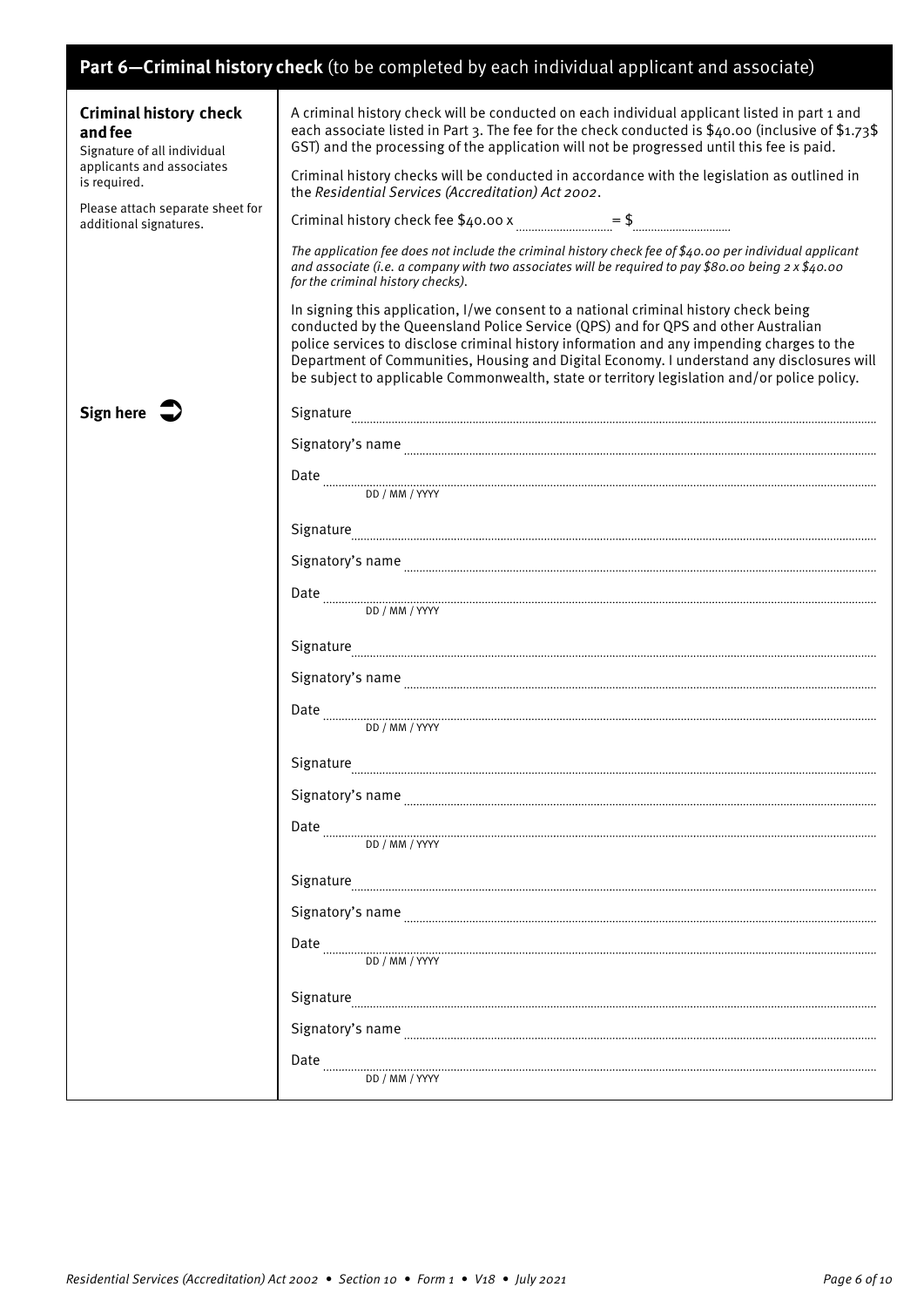## **Part 7—Checklist and declaration**

| <b>Checklist and declaration</b>                                                                   | Have you completed the following?                                                                                                                                                                                                                                                                                                                                                                                                                                      |
|----------------------------------------------------------------------------------------------------|------------------------------------------------------------------------------------------------------------------------------------------------------------------------------------------------------------------------------------------------------------------------------------------------------------------------------------------------------------------------------------------------------------------------------------------------------------------------|
| $N/A = Not applicable.$                                                                            | I have read all the accompanying Notes for this form.                                                                                                                                                                                                                                                                                                                                                                                                                  |
|                                                                                                    | I have completed all relevant parts of the form.                                                                                                                                                                                                                                                                                                                                                                                                                       |
|                                                                                                    | I have enclosed the fire safety management plan or a decision notice from a local<br>government approving a development application that required a fire safety<br>management plan to be provided as part of the application.                                                                                                                                                                                                                                          |
|                                                                                                    | I have enclosed the building compliance notice stating that the premises in which<br>the residential service is to be provided complies with the prescribed building<br>requirements for each premises.                                                                                                                                                                                                                                                                |
|                                                                                                    | I have enclosed a certified copy of a birth certificate, birth extract, passport or drivers<br>licence-for each individual applicant and associate.                                                                                                                                                                                                                                                                                                                    |
|                                                                                                    | I have enclosed notification of compliance with MP2.1-Fire Safety in Budget<br>Accommodation in buildings of that Code for each premises if accommodating six<br>or more residents. This can be obtained by contacting either Queensland Fire and<br>Emergency Services or your local council.                                                                                                                                                                         |
|                                                                                                    | I have enclosed the appropriate fee and criminal history check fee.                                                                                                                                                                                                                                                                                                                                                                                                    |
|                                                                                                    | I have checked the answers I have given on this form and state that they,<br>and the additional documents provided, are true and correct in every detail<br>to the best of my knowledge.                                                                                                                                                                                                                                                                               |
|                                                                                                    | Note: to supply incorrect or misleading information may subsequently result in the refusal or<br>cancellation of registration. Conducting an unregistered residential service or acting as a service<br>provider without registration or conducting a residential service in unregistered premises may attract a<br>maximum penalty of 200 penalty units. The penalty for a corporation may be up to 1000 penalty units.                                               |
| <b>Applicants sign here</b>                                                                        | Signature                                                                                                                                                                                                                                                                                                                                                                                                                                                              |
| Please attach separate sheet<br>for additional signatures.                                         |                                                                                                                                                                                                                                                                                                                                                                                                                                                                        |
| For corporation-<br>1 x director and 1 x director or                                               | Position held www.communication.com/www.communication.com/www.communication.com/www.com/www.com/www.com/www.com/                                                                                                                                                                                                                                                                                                                                                       |
| secretary unless you are a sole<br>director-see section 127 of the<br>Corporations Act 2001 (Cth). | Date<br>DD / MM / YYYY                                                                                                                                                                                                                                                                                                                                                                                                                                                 |
|                                                                                                    | Signature                                                                                                                                                                                                                                                                                                                                                                                                                                                              |
|                                                                                                    |                                                                                                                                                                                                                                                                                                                                                                                                                                                                        |
| Sign here $\sqrt{ }$                                                                               | Position held www.communication.com/news/communication.com/news/communication.com/news/communication.com/news/                                                                                                                                                                                                                                                                                                                                                         |
|                                                                                                    | Date<br>DD / MM / YYYY                                                                                                                                                                                                                                                                                                                                                                                                                                                 |
|                                                                                                    | Signature                                                                                                                                                                                                                                                                                                                                                                                                                                                              |
|                                                                                                    |                                                                                                                                                                                                                                                                                                                                                                                                                                                                        |
|                                                                                                    | $\begin{minipage}[c]{0.9\linewidth} \textbf{Position held} \end{minipage} \vspace{0.05in} \begin{minipage}[c]{0.9\linewidth} \textbf{Position held} \end{minipage} \vspace{0.05in} \begin{minipage}[c]{0.9\linewidth} \textbf{Positive} \end{minipage} \vspace{0.05in} \begin{minipage}[c]{0.9\linewidth} \textbf{F3} & \textbf{F4} & \textbf{F8} & \textbf{F9} & \textbf{F9} & \textbf{F9} & \textbf{F9} & \textbf{F9} & \textbf{F9} & \textbf{F9} & \textbf{F9} & \$ |
|                                                                                                    | Date<br>DD / MM / YYYY                                                                                                                                                                                                                                                                                                                                                                                                                                                 |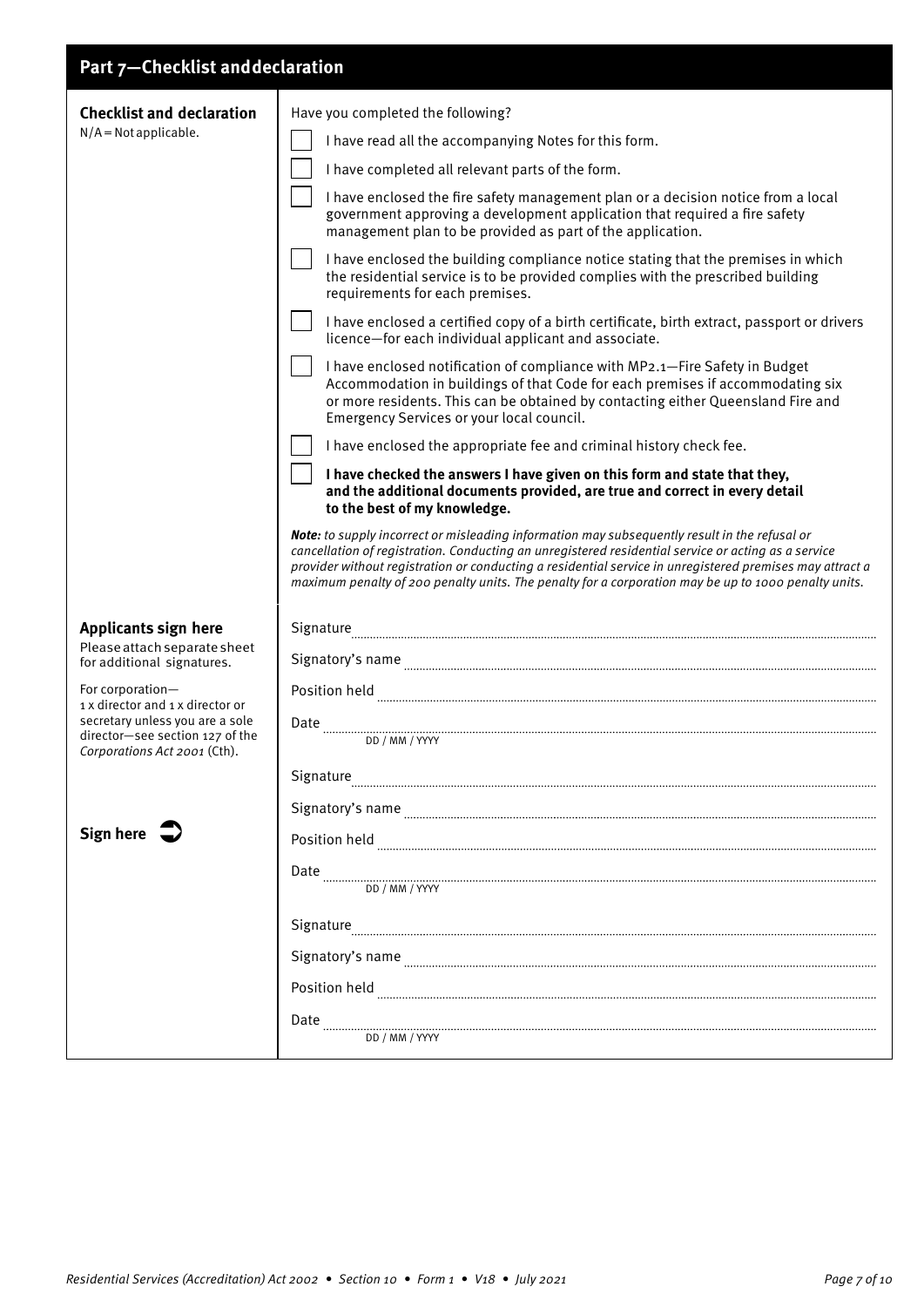| <b>Part 8-Lodgement and payment details</b>                                                                                                                                                                                |  |
|----------------------------------------------------------------------------------------------------------------------------------------------------------------------------------------------------------------------------|--|
| Please post the completed application, any supporting documentation and fees to the<br>address below.                                                                                                                      |  |
| <b>Regulatory Services</b><br>Department of Communities, Housing and Digital Economy<br>GPO Box 690<br>Brisbane QLD 4001.                                                                                                  |  |
| If you would like more information regarding this application, contact Regulatory Services<br>on 07 3008 3450, email regulatoryservices@chde.gld.gov.au, or visit our website at<br>www.chde.gld.gov.au.                   |  |
| After hours enquiries can be made to the Department of Communities, Housing and Digital<br>Economy on 13 QGOV (13 74 68).                                                                                                  |  |
| $)$ Money Order $\bigcap$ Cheque $\bigcap$ BPOINT                                                                                                                                                                          |  |
| Please make money order or cheque payable to Regulatory Services. Pay via BPOINT at<br>Biller Code: 1655513<br>www.bpoint.com.au/pay/DHPWREGULATORYSERVICES<br>A receipt will not be issued unless specifically requested. |  |
|                                                                                                                                                                                                                            |  |

**If you have completed and checked all fields use this button to PRINT & SIGN NOW**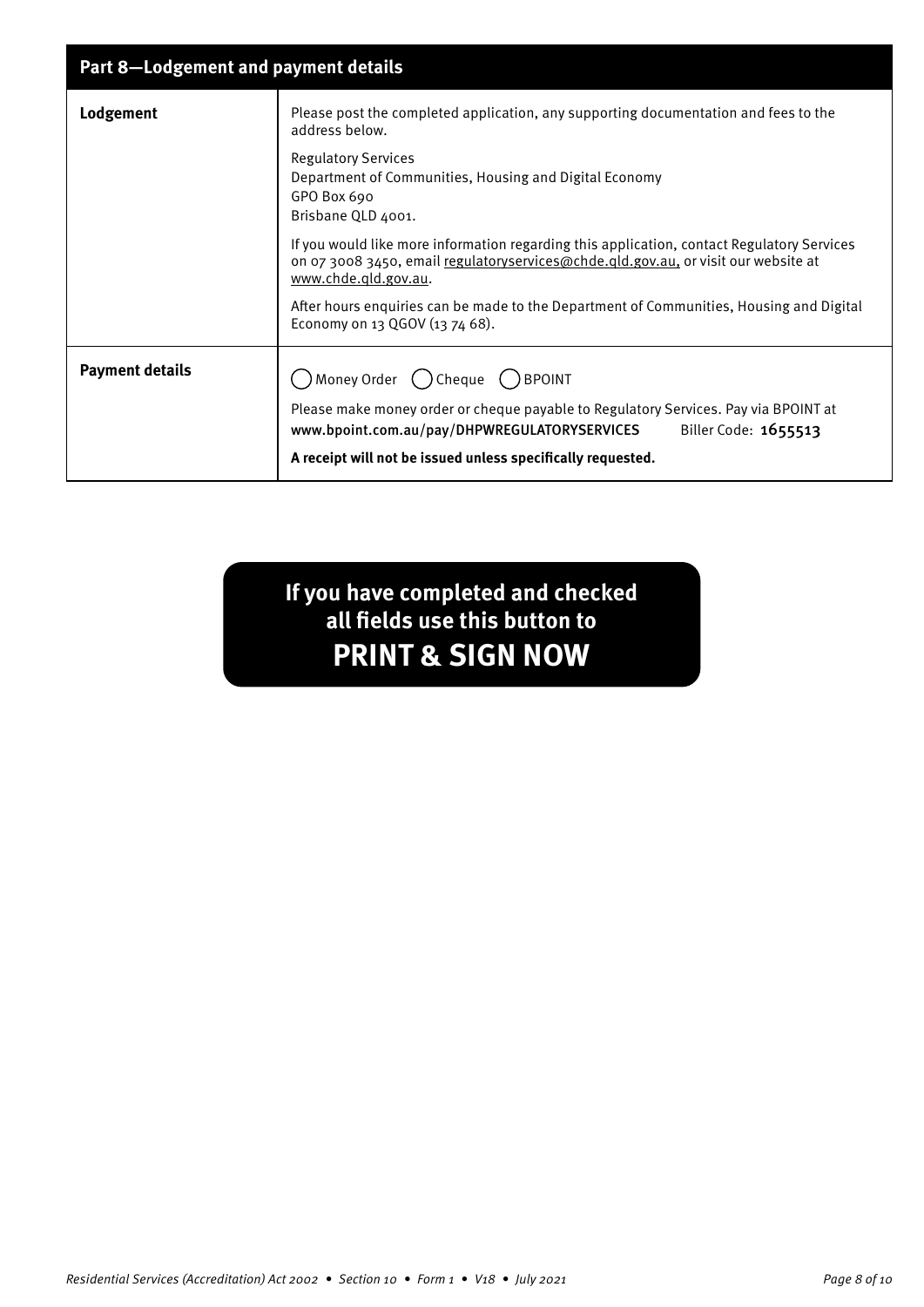# Residential Services Form 1—Notes

## **Application for registration of a residential service**

Residential Services (Accreditation) Act 2002

## **This form is effective from 3 September 2018 ABN: 86 504 771 740**

## **Instructions for Parts 1 and 2**

One or more persons may be registered as the service provider for a residential service. If there is more than one individual applicant, each applicant should complete Parts 1 and 6 and sign Part 7. Please make as many copies of these parts as required. A certified copy of a birth certificate, birth extract, passport or drivers licence is required for each individual applicant and associate. A Justice of the Peace, Commissioner for Declarations, solicitor or notary public can certify copies of documents.

If the service is run by a partnership/group of individuals please ensure that each partner/individual completes a copy of this form.

A separate application should be submitted for each residential service.

## **Instructions for Part 3**

All associates of the applicant must complete and sign a copy of Part 3 of this form.

Associates must also sign Part 7 of this form. A criminal history check will be performed for all associates.

A person is an 'associate' of a service provider for a residential service if the person makes decisions, in the course of the service, that influence the operation of the service, or the health, safety or other interests of residents in the service.

Examples of an associate are:

- 1. persons employed by the service provider to
	- a) negotiate and enter into agreements with residents on the service providers behalf
	- b) make house rules for a registered premises
	- c) manage a personal care service provided to residents in the service
	- d) manage the medication of residents in the service
	- e) manage the finances, or financial transactions of residents in the service.
- 2. for a service provider that is a corporation—an executive officer of the corporation who takes part in the management of the service (i.e. a director or other executive).
- A person is not an associate merely because they do one or both of the following:
- 1. collects rent from residents in the service;
- 2. cleans or maintains the registered premises or facilities.

## **Required documents for assessment of the building/s in which the residential service is provided**

The safety and amenity of the building/s in which the residential service is provided must comply with registration requirements. You should attach to this application a copy of:

- building compliance notice issued by the local government within the previous 12 months, in relation to MP 5.7– Residential Services Building Standard of the Queensland Development Code and notification of compliance with MP 2.1–Fire Safety in Budget Accommodation in Buildings of that Code if accommodating six or more residents. The building compliance notice is issued by local government and notification of compliance with MP 2.1 may be obtained by contacting either Queensland Fire and Emergency Services or your local council.
- a fire safety management plan or a copy of a decision notice from the local government approving a development application that required a fire safety management plan to be provided as part of the application.

A building compliance notice for premises, means a notice, issued by the local government for the local government area in which the premises are situated, stating that the premises comply with the prescribed building requirements.

![](_page_8_Picture_31.jpeg)